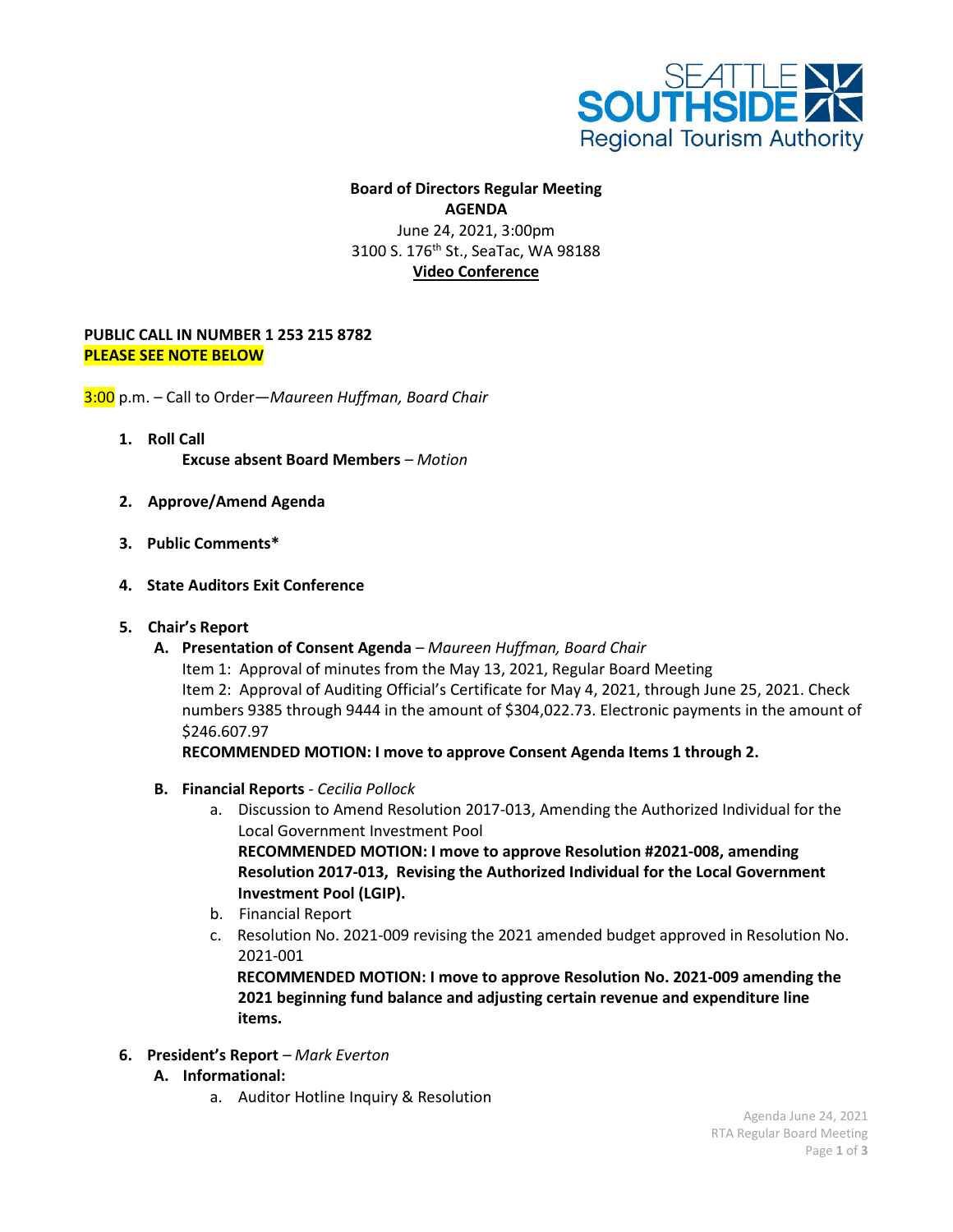- b. Payroll Protection Plan
- c. Strategic Plan/Branding Preliminary Discussion
- d. Relationship Building (City Econ Dev & City Managers 1:1 meetings and quarterly breakfasts
- **B. Action:**

## **7. Staff Reports**

## **A. Informational:**

- a. Marketing & Communications *Ashley Comar*
	- 1. TBEX Plans
	- 2. Influencer FAMS
	- 3. Scenes Update
	- 4. Annual Report
- b. Sales & Services *– Mark Everton*
	- 1. WTA Conference
	- 2. Whidbey Island Soccer Team/Starfire
	- 3. Shuttle Update
- **B. Action:**
- **7. Executive Session –** O*ptional*
- **8. Other Business –** *Anyone*
- **9. Next Meeting Date –** *September 16, 2021*
- **10. Adjournment**

**\*PLEASE NOTE: Due to the current COVID-19 public health emergency, and social distancing protocols, pursuant to the Governor's and public health officials' orders, this meeting will be conducted virtually. The public may call in to the conference line to listen to the meeting per the details provided above. While you will be able to hear the meeting, you will not be able to participate in the meeting. You may be asked to identify yourself. Please note that if you are unable to mute your phone, everyone else on the call-in line will be able to hear you, so please refrain from speaking. If background noise or side conversations interfere with the meeting, your line may be muted or disconnected. The RTA is closed so no one will be able to physically attend this meeting.** 

**This is a Seattle Southside Board of Directors meeting and although open to the public, no public comment process is provided. If you have questions, please email them to autumn@seattlesouthside.com Thank you!**

**Seattle Southside RTA is inviting you to a scheduled Zoom meeting. Topic: RTA Agenda Time: Jun 24, 2021, 03:00 PM Pacific Time (US and Canada) Join Zoom Meeting https://us02web.zoom.us/j/81390257260?pwd=RGwvZGRVU2RpeHI0S2dXcEtwREhjZz09 Meeting ID: 813 9025 7260**